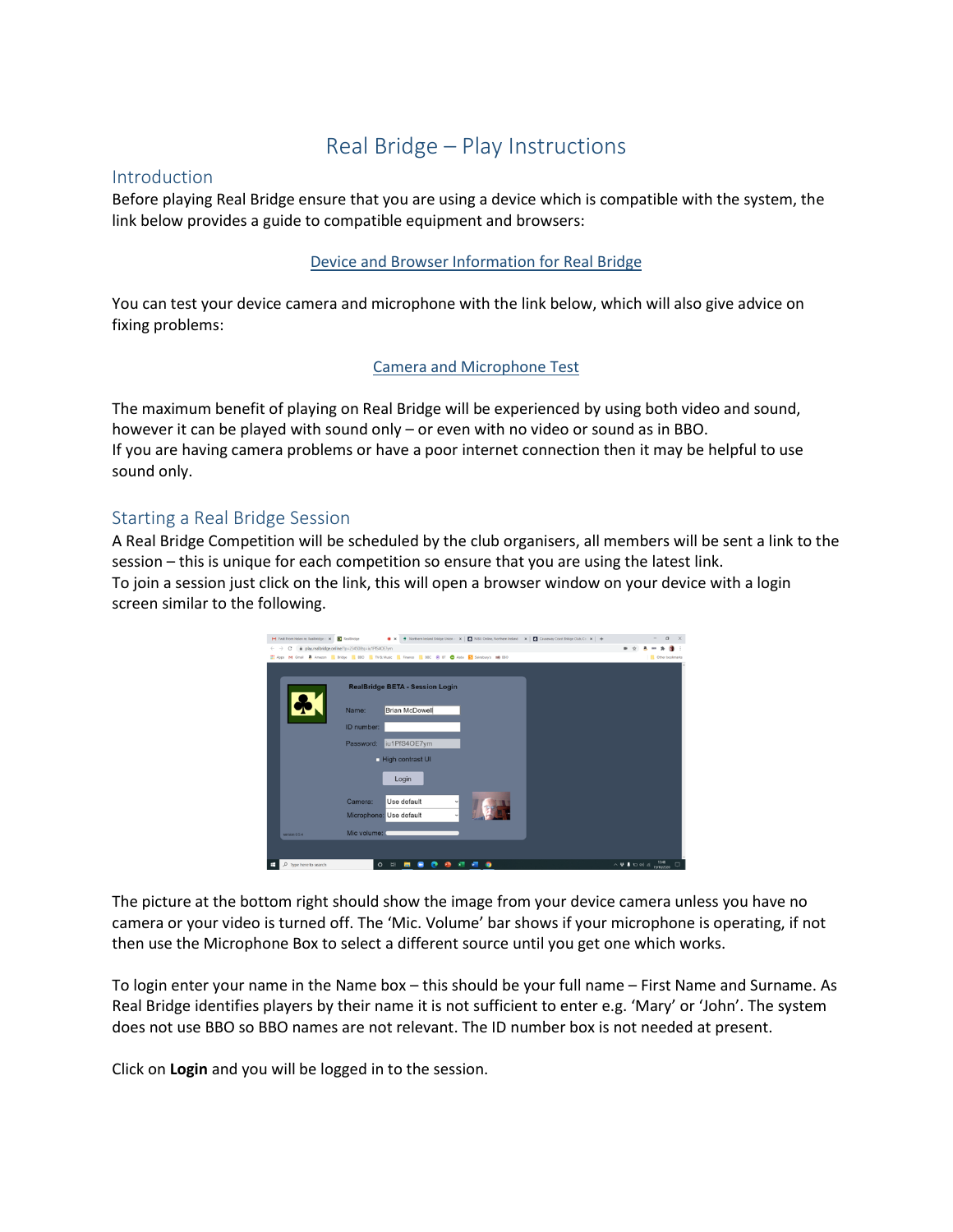#### Select a Seat

When you have logged in you arrive in the Lobby and a screen similar to that below is displayed. Just like arriving in an actual club you can now select where you wish to sit. If your partner is already seated then just click on the seat opposite them and you can then chat with partner and opponents until the event starts. If your partner has not logged in then you can select any free seat – either starting a new table or joining one with free seats.

If you wish to change seats you can click on 'Leave' and return to the Lobby then reseat yourself.

| M Fwd: From Helen re. Realbridge : X . BealBridge                                                               | ® ×                                                                                                      | Niethern Ireland Bridge Union - x   Nieu Online, Northern Ireland x   Causeway Coast Bridge Club, Co x   + | σ<br>$\times$                                                                                                                                                                                                                                                                                                                                                                                                           |
|-----------------------------------------------------------------------------------------------------------------|----------------------------------------------------------------------------------------------------------|------------------------------------------------------------------------------------------------------------|-------------------------------------------------------------------------------------------------------------------------------------------------------------------------------------------------------------------------------------------------------------------------------------------------------------------------------------------------------------------------------------------------------------------------|
| play.realbridge.online/?p=23450&q=iu1PfS4OE7ym<br>C<br>$\leftarrow$ $\rightarrow$                               |                                                                                                          |                                                                                                            | an-                                                                                                                                                                                                                                                                                                                                                                                                                     |
|                                                                                                                 | The Apps M Gmail & Amazon T, Bridge BBO T TV & Music T, Finance B, BBC @ BT C Asda S Sainsbury's 190 BBO |                                                                                                            | Other bookmarks<br>H                                                                                                                                                                                                                                                                                                                                                                                                    |
| <b>Brian McDowell</b>                                                                                           |                                                                                                          |                                                                                                            | Scores                                                                                                                                                                                                                                                                                                                                                                                                                  |
| Sit N<br>Sheila<br>Norma Irwin<br>1<br>Sharkey<br>Florence Boyd<br>Elbha<br>Clare Watson<br>Sit E<br>4<br>Sit S | Sit N<br>Sit E<br>Sit W<br>$\overline{2}$<br>Sit S                                                       | Sit N<br>Sit E<br>Sit W<br>$\mathbf{3}$<br>lan Lindsay                                                     | IMP pairs (Howell)<br>4 tables<br>15 boards (5 x 3 board rounds)<br>21m per round, self-alerts, screens<br>Enter chat message here<br>Send chat<br>Lobby<br>Alan Hill<br>Alan Sharp<br>Brian McDowell<br>Helen (Director)                                                                                                                                                                                               |
| $O$ Type here to search<br>÷                                                                                    | $\circ$<br>Ħf<br><b>FB</b><br>w.                                                                         | o                                                                                                          | $\begin{array}{c}\wedge\end{array}$ $\begin{array}{c}\n\bullet\end{array}$ $\begin{array}{c}\bullet\end{array}$ $\begin{array}{c}\bullet\end{array}$ $\begin{array}{c}\bullet\end{array}$ $\begin{array}{c}\bullet\end{array}$ $\begin{array}{c}\bullet\end{array}$ $\begin{array}{c}\bullet\end{array}$ $\begin{array}{c}\bullet\end{array}$ $\begin{array}{c}\bullet\end{array}$ $\begin{array}{c}\bullet\end{array}$ |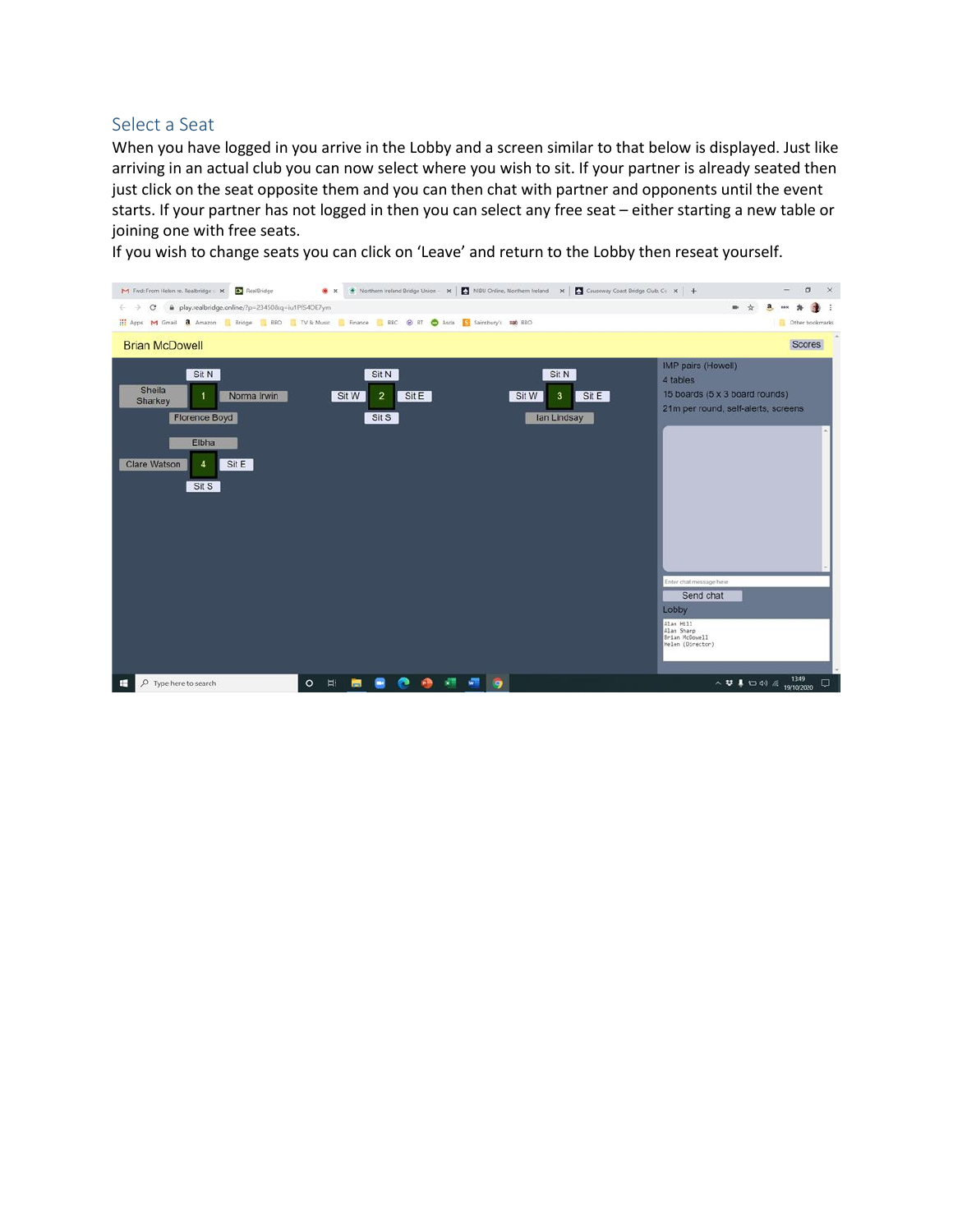## Bidding

The screenshot below shows a table during the auction with your bidding box displayed as it is your turn to bid. The process is similar to BBO except you just click on a card in your bidding box – the settings menu includes an option to 'Double Tap' which means you must click or tap a second time to confirm your bid, this reduces the incidences of 'misclicks'. This second tap or click should be made at the **bottom of the table not on the card itself**.

Unlike BBO there is no 'Self Alerting', instead the process is the same as in club play where you click on the 'Alert' card when your partner makes a conventional bid. If the opposition require an explanation you explain the bid as you would in normal club play – no more typing!



The symbols shown on the line with your name are used to:

Turn your camera on and off

Mute/Unmute your microphone

Turn off display of the other table members

Refresh the table display

Show your scores – you can only see these at the end of each round

If you are playing in the same room as your partner then you need to carry out the following steps to avoid the sounds from the 2 devices interfering:

- 1 Mute the microphone on one of the devices
- 2 On the same device mute each of the other players to do this click on each of their microphones and 'drag' the sound bar all the way to the left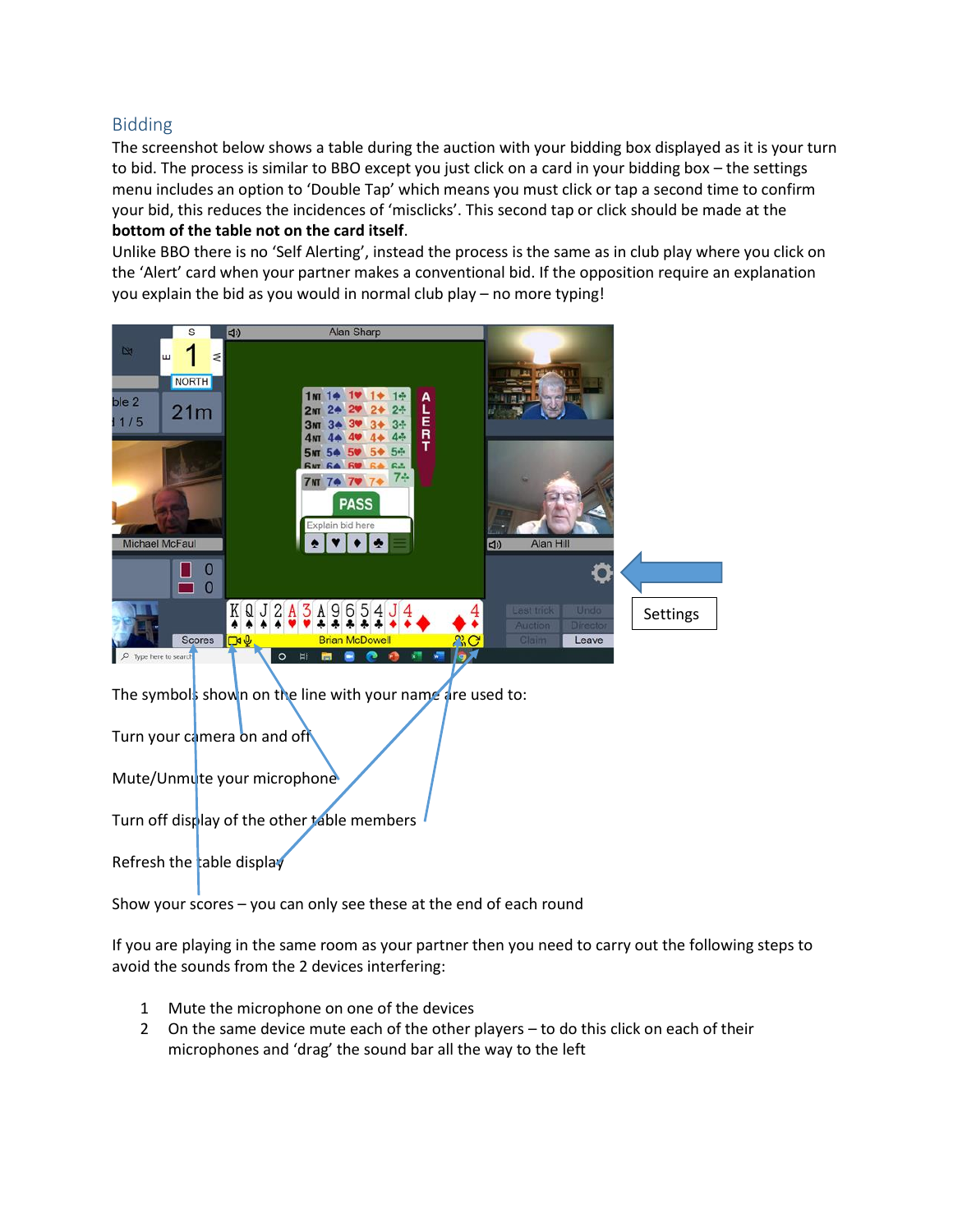# Playing

The screen below shows how dummy is displayed, this screen is from an international trial where only one opponent is shown, in normal play all 4 members will show.



Buttons to the right of your name are fairly self-explanatory

- Last Trick display last trick played
- Auction display auction
- Claim claim contract
- Undo request an Undo from opponents

Director – call Director to table

Leave – leave table and return to Lobby

You can change settings to 'Double Tap' so you select a card with the first click or tap and then must confirm the card by clicking or tapping a second time – **this second click/tap must be made on the bottom of the table, not on the card itself**

## **Disconnects**

If you get disconnected then reconnect to the Login screen, you must enter your name **exactly as when you originally logged in** then click Login and return to your table.